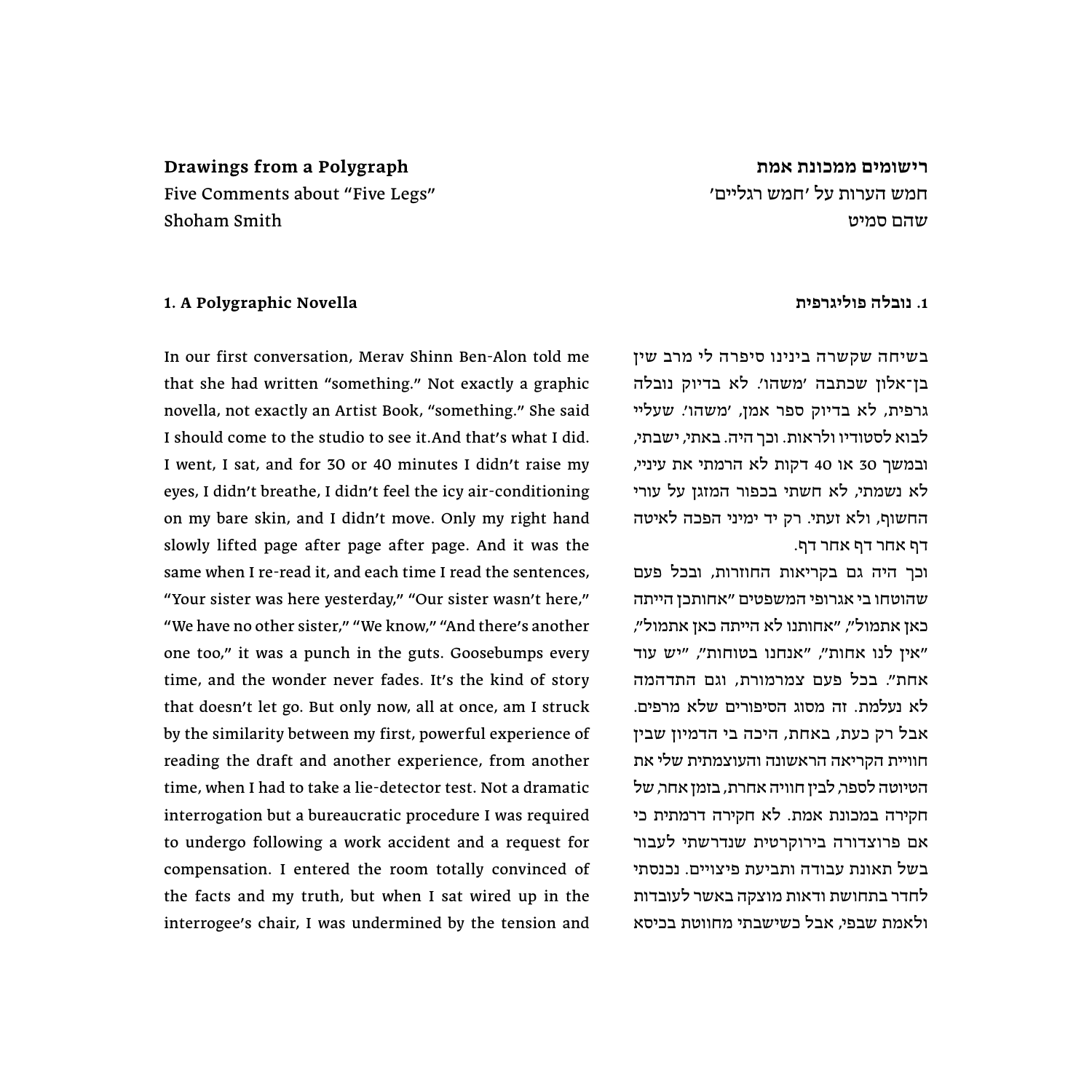the situation, as well as the possibility – even if only theoretical – that I might speak a non-truth. Until this was proven, in the silence that prevailed between question and answer, I was simultaneously a speaker of truth and a liar. I was apt to believe this myself. I was apt to believe anything. Reading "Five Legs״ has a similar effect: Our confidence in the facts of our lives, in the most absolute certainty, is shaken. It seems to me that I have discovered the genre to which this singular creation belongs.

"Five Legs״ is a polygraphic novella, a personal instance of a graphic novella that tells a story in various ways, visual and verbal, and at its essence has something of the polygraph, which absorbs and records the unwitting responses of a person, to reveal whether s/he is lying. "Five Legs״ is the evaluative printout that emerges from the lie detector.

## **2. Anti-Soap Operas**

We are presented with a plot that could power a television soap opera; a jaw-dropping tale told in the most antithetical way when compared to the sensational, the explicit, the flagrant and the shrieking style of that genre of TV show or its literary equivalents. Here we have a tragedy alluded to in the structure of the five chapters, in the use of the color red which appears in several of the drawings as bleeding and in others as a thread that may symbolize a blood relative, yet the bleeding is always under control, restrained; sometimes it׳s the jam in a sandwich or the filling in a cake. In Shinn Ben-Alon׳s case,

הנחקרים, זו כמו נתערערה עם המתח ומתוקף המעמד והפוטנציאל – ולו גם התיאורטי – להיותי דוברת לא־אמת. עד שיוכח עניין זה, בשתיקה ששררה בין שאלה לתשובה הייתי דוברת אמת ושקרנית גם יחד. נכונתי להאמין בזה בעצמי. נכונתי להאמין בכל דבר.

לקריאה ב׳חמש רגליים׳ השפעה דומה: הביטחון בעובדות חיינו, בוודאויות המוחלטות ביותר, מתערער. נדמה לי שמצאתי שם (ואפילו דו־משמעי( לסוגה שאליה משתייך היציר האחד והיחיד הזה. ׳חמש רגליים׳ היא נובלה פוליגרפית, מקרה פרטי של נובלה גרפית העושה שימוש במבחר דרכי סיפר, חזותיות ומילוליות, ושבמהותה יש מזו של הפוליגרף הקולט ורושם את תגובותיו הבלתי רצוניות של אדם כדי לבדוק אם הוא משקר. ׳חמש רגליים׳ היא פלט רישומים ממכונת אמת.

## **.2 אנטי־טלנובלה**

לפנינו עלילה מן הסוג המפרנס טלנובלות, סיפור משמט לסתות הנמסר באופן הרחוק ביותר מזה הסנסציוני, המפורש, הבוטה והצעקני של הסוגה הטלוויזיונית ומקבילותיה הספרותיות. יש כאן טרגדיה הנרמזת במבנה חמשת הפרקים, בשימוש בצבע האדום המופיע במקצת הרישומים כדימום ובאחרים כחוט העשוי לסמל קשר דם, אבל הדימום תמיד נשלט, מאופק; לפעמים הוא ריבה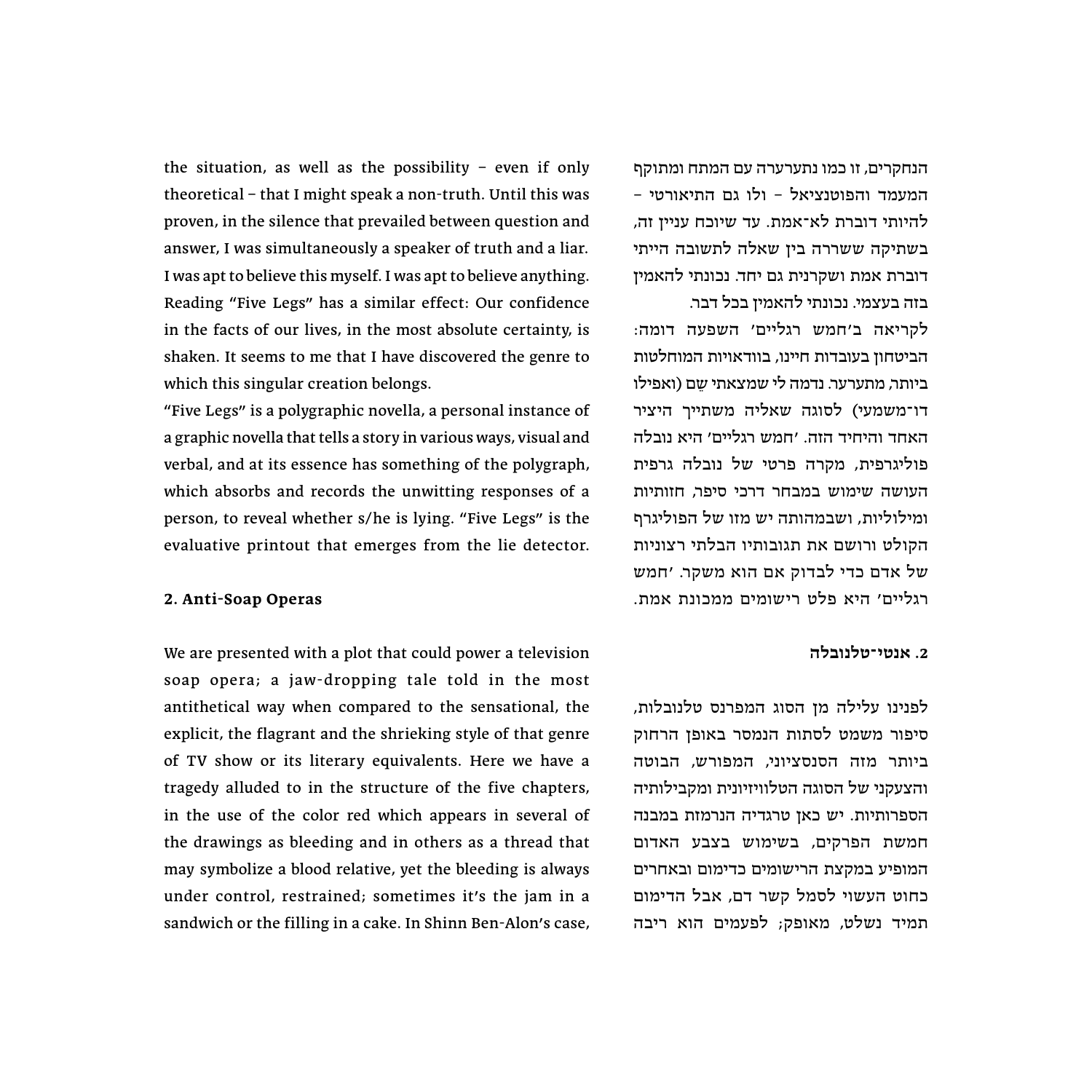what is shouted from the rooftops in the popular genre is kept silent or whispered in a handful of words, white spaces or minimalist sketches in her characteristic style, drawn with a standard Pilot pen. This quiet, humble whole creates an immediate intimacy with the reader, invokes great apprehension and a passionate curiosity to fill in the gaps which are an inseparable part of the tapestry of the work. Like in detective stories or thrillers the reader found herself impatient to turn the pages quickly, yet at the same time, and while employing the very same means, all the delay mechanisms inherent in art are mobilized here. The reader is likely to tarry and examine the characters for a practical reason – the desire to unravel the symbolic meaning embodied within them and in order to solve the "mystery״ – but also simply because such strong, enigmatic, and disturbing images tug at the eye and the heart. An example of such an image may be found on one of the first pages above the sentence, "Your sister was here yesterday.״ In a drawing (page 15) which is a tribute to the work "Le miroir״ by Paul Delvaux (the book is rich in such gestures), a woman is depicted dressed in her best clothes gazing into a mirror or a painting from which her naked image in the external world is reflected back at her. This Surrealistic illusion evokes reflection about the relationships between the internal and the external, the private and the public, reality and artistic representation, and transforms the concrete "Your sister was here yesterday,״ into an unsettling phrase charged with significance. Reality isn't necessarily what meets

על כריך או מילוי בעוגה. את מה שנצעק בסוגות פופולריות שין בן־אלון שותקת או לוחשת באמצעות מינימום מילים, חללים לבנים ורישומים מינימליסטיים בסגנונה האופייני, בעט פיילוט משרדי. המכלול השקט והצנוע הזה מייצר אינטימיות מיידית עם הקוראת, דריכות גדולה, ותשוקה סקרנית למלא את הפערים שהם חלק בלתי נפרד ממארג היצירה. כמו בספרי בלשים ומתח מצאה עצמה הקוראת להוטה להעביר את הדפים במהירות, אך בה בעת ותוך ניצול של אותם האמצעים ממש, מופעלים כאן כל מנגנוני השיהוי של האמנות. הקוראת עשויה להשתהות ולבחון את הדימויים מסיבה פונקציונלית – הרצון לפענח את המשמעות הסמלית הגלומה בהם ולהסתייע בה לפתרון ה׳תעלומה׳ – אבל גם פשוט משום שדימויים חזקים, חידתיים או מטרידים, מושכים את העין והלב. דוגמה לדימוי שכזה מצויה כבר באחד העמודים הראשונים מעל למשפט ״אחותכן הייתה כאן אתמול". ברישום (עמ׳ 15) שהוא מחווה לציור ׳miroir Le 'של פול דלוו )הספר עשיר במחוות מסוג זה( נראית אישה הלבושה במיטב בגדיה מתבוננת במראה או בציור שממנו נשקפת דמותה העירומה בעולם שבחוץ. התעתוע הסוריאליסטי מזמן תהייה על היחסים שבין פנים לחוץ, בין פרטי לציבורי, בין מציאות לייצוג אמנותי, והופך את ״אחותכן הייתה כאן אתמול״ הקונקרטי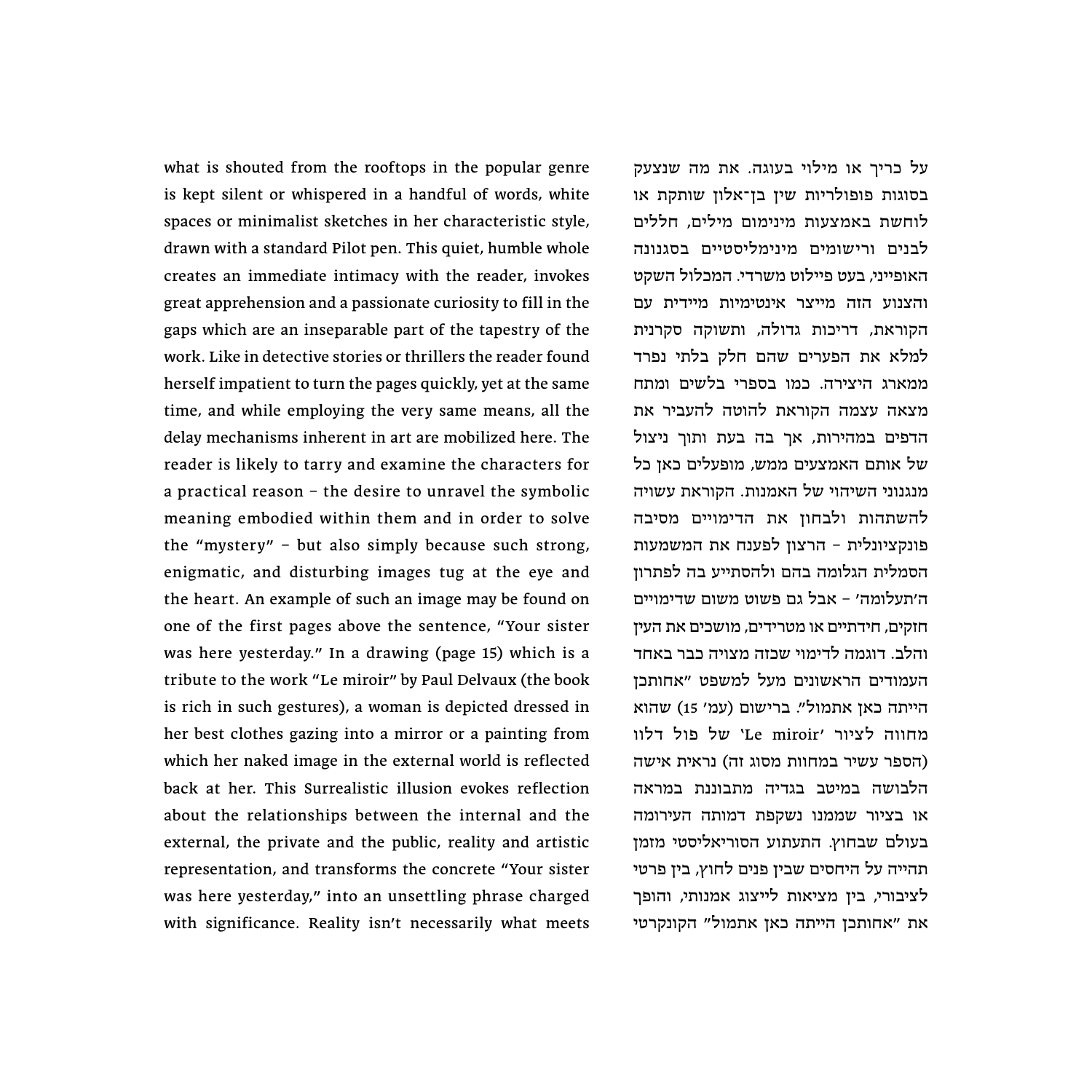the eye. I imagine that even someone to whom such a distinct insight (or something similar) does not occur as s/he reads will still be aware of the illusion. The task of reading is always an active one, and this is also the case when the process of perception is subliminal. Naturally, the more complex the text – and the text in graphic literature is always complex – the level of involvement required of its adherents is proportionately higher. The reading and contemplation of "Five Legs״ involves a process of classification and categorization of images, the identification of recurring themes, patterns and series, and mainly a range of variations of pairs and threesomes. Even the chapter names correspond to this segmentation: Hospital, Cemetery, Convalescent Home, and the additional pair, Basement and Box. The most prominent images are legs, shoes, chairs, ladders and stairs, windows and doors, some of which are recognizable from the artist׳s earlier pieces, from a kind of personal image bank, an archive of fragments, which appear in her work. As one would expect, legs are a central motif, appearing first in the enigmatic title which describes an entity that doesn׳t exist in nature. "Five Legs״ are inherently something asymmetrical and unstable, and most of the legs that appear in the drawings convey this impression. Only a few are arranged in the familiar pose of a pair of legs, standing, planted on the ground, and in this context it is important to note that "ground״ in the drawings of Shinn Ben-Alon, is the white space of the page. At times they are replicated, crossed over each other in an acrobatic act, להיגד טעון משמעויות, מטריד. המציאות איננה בהכרח מה שנראה לעין.

אני משערת שגם מי שתובנה כזו )או דומות לה) אינה מתנסחת בראשו במפורש בעת הקריאה, יחוש בתעתוע. מלאכת הקריאה היא תמיד מלאכה אקטיבית, והיא כזו גם כשתהליכי הקליטה מתרחשים בלי משים. כמובן, ככל שהטקסט מורכב – וטקסט של ספרות חזותית הוא תמיד טקסט מורכב – כך רמת המעורבות הנדרשת מנמעניו גבוהה יחסית. הקריאה וההתבוננות ב׳חמש רגליים׳ כרוכה בתהליכים של מיון וקטלוג דימויים, וזיהוי מוטיבים חוזרים, דגמים וסדרות ובעיקר זוגות ושלשות במגוון וריאציות. אפילו שמות הפרקים נענים לחלוקה זו: ׳בית חולים׳, ׳בית עלמין׳ ו׳בית הבראה׳, והצמד הנוסף – ׳מרתף׳ ו׳ארגז׳. בין הדימויים בולטים רגליים, נעליים, כיסאות, סולמות ומדרגות, חלונות ודלתות, חלקם מזוהים מעבודות קודמות של האמנית שיצרה לעצמה מעין אימג׳בנק אישי, ארכיב פרגמנטים המשמש אותה בעבודותיה.

רגליים, כמתבקש, הן מוטיב מרכזי, ומופיעות תחילה בשם החידתי המתאר דבר מה שאינו קיים בטבע. ׳חמש רגליים׳ הן מיסודן דבר מה א־סימטרי ובלתי יציב, ואומנם רוב הרגליים שברישומים מקנות תחושה זו. רק קומץ מהן ניצב בפוזיציה השגורה של רגליים כזוג, בעמידה, נטועות בקרקע, ובהקשר זה חשוב לציין ש׳קרקע׳ ברישומים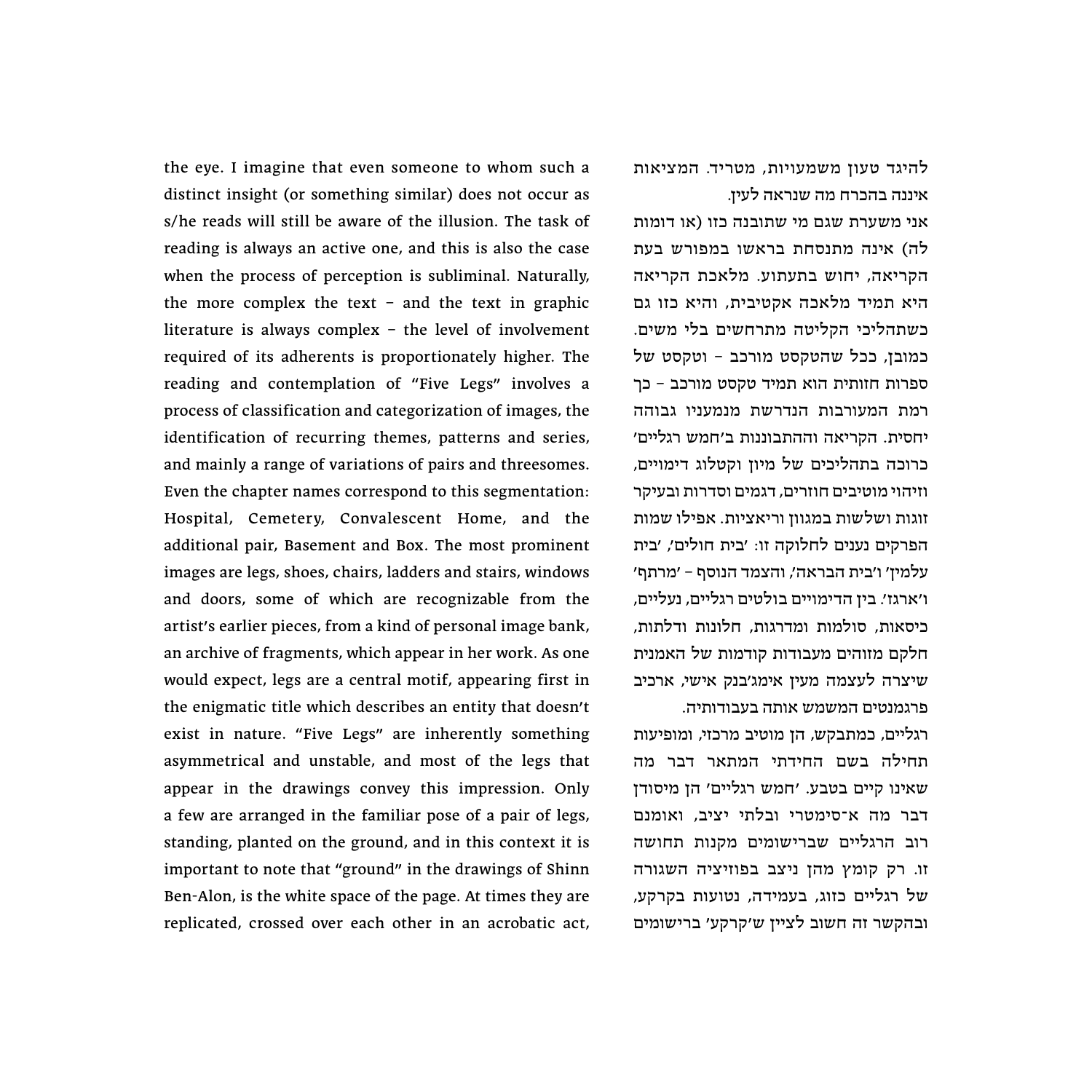sometimes detached, disconnected from the body to which they belong, bleeding, and the influence of the duplication conjures a sense of deception and instability. The silence in which all this takes place heightens the tension. We simultaneously read about and hear the ticking of the time bomb that was placed in our laps and is liable to explode in a series of controlled detonations, each of which is a climax in the drama of discovery. The daughter, currently in the role of storyteller, reconstructs the narrative of revelation and the reorganization of reality by presenting it to the reader.

#### **3. Cover Story**

In Convalescent Home, the third chapter at the heart of the novella, a national layer is added to the story, and a troubling affair from the history of the State of Israel is exposed to the reader – the interrogations of Israel Defense Force POWs who returned home after the 1973 Yom Kippur War. Due to security considerations the state sought to ensure that those who fell prisoner had not divulged military secrets. The interrogations were held at the "Safe Haven" (in this context an ironic name) convalescent home. The artist׳s father was one of the interrogators, and after he died a box was discovered at his office containing letters he had written following the investigations, recommending that decorations be awarded to soldiers who did a good job keeping secrets and fabricating convincing cover stories. The artist took

של שין בן־אלון היא חללו הלבן של הנייר. פעמים הן משוכפלות, שלוחות אל על באקט אקרובטי, פעמים הן קטועות, מנותקות מן הגוף שאליו השתייכו, מדממות, משרות, מתוקף השכפול, תחושה של תעתוע ואי־ יציבות. השקט שבתוכו מתרחש כל זה הוא מגבר למתח. אנו קוראים ושומעים את תקתוק מנגנון ההשהיה של הפצצה שהונחה בחיקנו ועתידה להתפוצץ בסדרת פיצוצים מבוקרים, שכל אחד מהם הוא רגע שיא בדרמת הגילוי. הבת, כעת בתפקיד המספרת, משחזרת את נרטיב ההתגלות וארגון המציאות מחדש על ידי מסירתו לקורא.

#### **.3 סיפור כיסוי**

ב׳בית הבראה׳, הפרק השלישי שבלב הנובלה, מתווסף לסיפור רובד לאומי, ונחשפת בפני הקורא פרשייה מטרידה מההיסטוריה של מדינת ישראל – חקירת חיילי צה״ל ששבו מהשבי לאחר מלחמת יום הכיפורים. בשם ההגנה על ביטחונה ביקשה המדינה לוודא כי הנופלים בשבי לא מסרו סודות צבאיים. החקירות נערכו בבית ההבראה ׳מבטחים׳ )המתפרש בהקשר זה כשם אירוני(. אביה של האמנית שימש חוקר, ולאחר מותו נמצא במשרדו ארגז ובו מכתבי המלצה שכתב, בעקבות החקירות, להענקת עיטורים לחיילים שהיטיבו לשמור על הסודות ובדו סיפורי כיסוי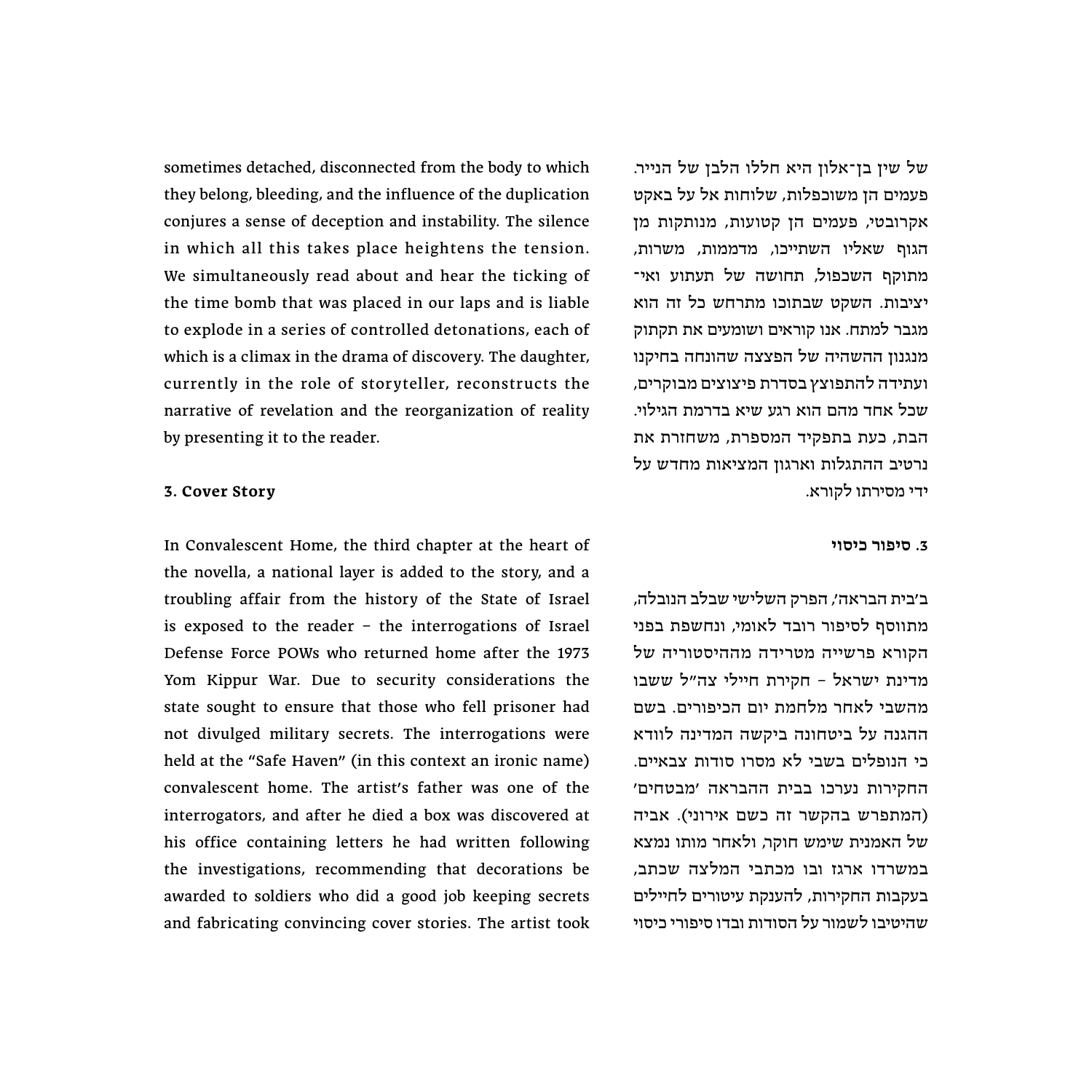these letters – visual and textual artifacts – and censored them as she saw fit, in an ironic act that subverts the country׳s nationalization mechanism.It is hard to imagine a wider gap between the accepted reasons for censorship – to defend a country׳s security, or safeguard the right to privacy – and the motivations of Shinn Ben-Alon: criticism, commentary, reinforcement of narratives, attribution of meaning, and perhaps even ridicule. The censored letters allow the viewer to experience, in miniature scale, the frustration involved in facing the force of the establishment (expressed through white rectangular omissions) which possesses and controls information, while the scant phrases that remain following the artist's interference reveal something of the ethics of militaristic culture. In one of the recommendations to award a decoration to a former POW the father writes: "This cover story was sustained for the entire duration of his imprisonment.״ This sentence is also valid with respect to his life story. The father, we might say, fell prisoner to life. It is tempting to view the letters as a metaphor for the life of a man who internalized and even sanctified the military culture of secrecy, applying it to the most intimate realm of all. But isn׳t this always the way between parents and children? Entire segments of the lives of the people closest to us remain sealed off.

## **4. A Problem with Perspective**

The second chapter, Cemetery, comprises the text of a conversation or interview with oneself whose purpose is משכנעים. את המכתבים האלה – שהם חומר חזותי וטקסטואלי – נטלה האמנית וצנזרה כראות עיניה, פעולה אירונית החותרת נגד מנגנון ההלאמה של המדינה. קשה לחשוב על פער גדול יותר בין הסיבות המקובלות להטלת צנזורה – הגנה על ביטחון המדינה, שמירה על צנעת הפרט – לבין המוטיבציות של שין בן־אלון: ביקורת, פרשנות, חיזוק נרטיבים, משמוע, ואולי גם הגחכה. בחזותם מאפשרים המכתבים המצונזרים לצופה בהם להתנסות בזעיר אנפין בתסכול הכרוך בעמידה מול כוח ממסדי (מגולם במלבני מחיקות לבנים) המחזיק במידע ושולט בו, וההיגדים המעטים שנותרו בהם לאחר התערבות האמנית מלמדים על האתיקה של התרבות המיליטריסטית. באחת ההמלצות להענקת עיטור לשבוי כתב האב: ״סיפור כיסוי זה החזיק מעמד במשך כל זמן שהותו בשבי״. משפט זה תקף גם לגבי סיפורו האישי. האב, נוכל לומר, נפל בשבי החיים. מפתה לראות במכתבים מטפורה לחיי אדם שהפנים ואף קידש את תרבות הסוד הצבאי, והחיל אותה על האישי ביותר. אבל האם אין זה כך תמיד בין הורים וילדים? מקטעים שלמים מחיי האנשים הקרובים אלינו ביותר ייוותרו חסומים בפנינו.

#### **.4 בעיית פרספקטיבה**

הפרק השני, ׳בית עלמין׳, מכיל תמליל של שיחה או ריאיון עצמי שתכליתו היזכרות ביום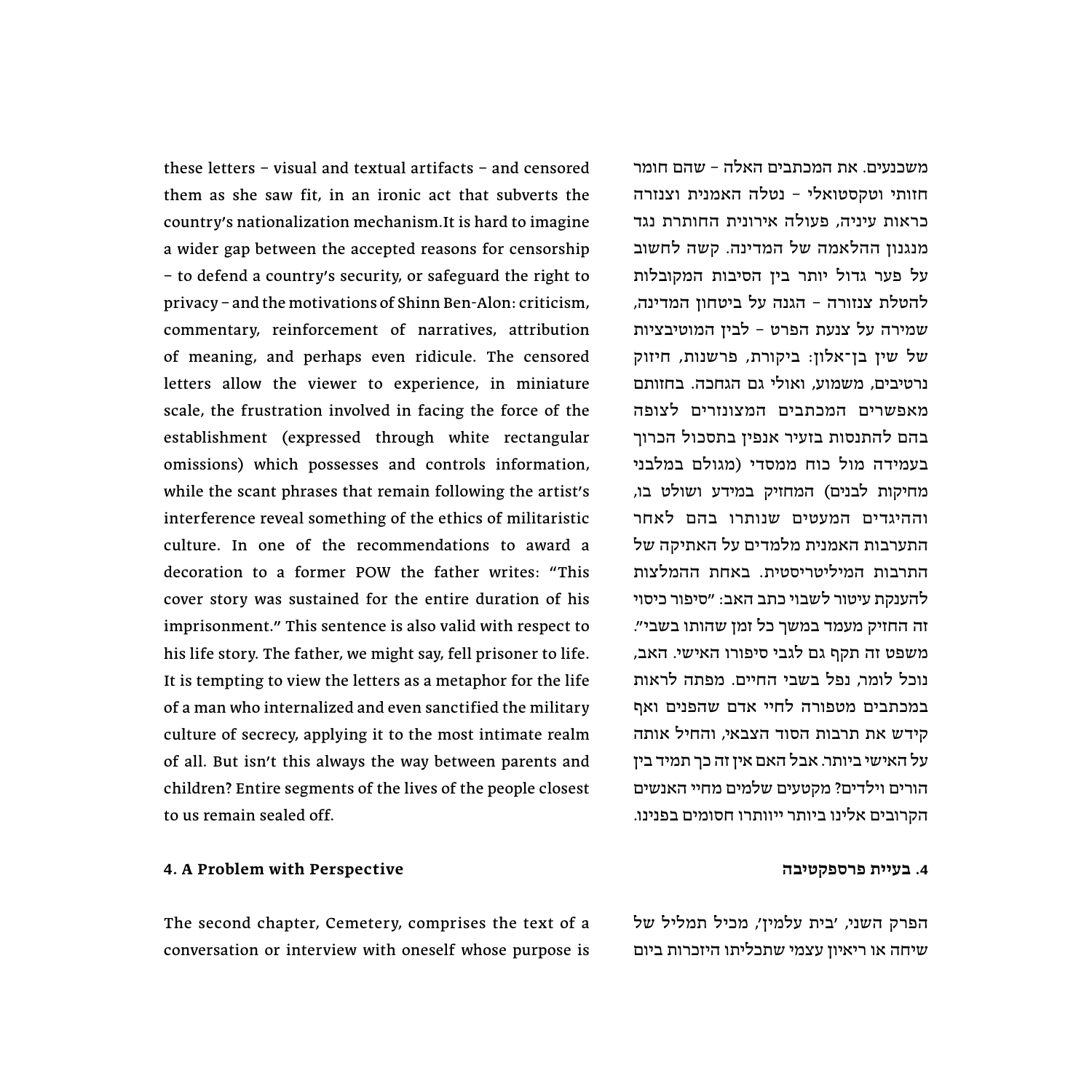to recall the day of the father׳s funeral. As in other parts of the novella, here too the basis for the text is paper from the lab or the bureaucratic world, in this case graph paper. The text is centered, printed on white rectangles reminiscent of the oblong shapes in the censored letters from the Convalescent Home chapter. The subject is different, but the essence reminds us that absence, what is lacking in one place, is likely to be that which is present in another. The same idea is expressed in the pages of office stickers (which were found in the father׳s boxes) that function as an underpainting for drawings in danger of being torn off. This chapter, perhaps inspired by the abstract nature of death, which is an absence, contains only two drawings, one at the beginning and one at the end. Here the artist quotes herself. In one drawing we see her walking in Pogulianka Forest, at the site where Jews were massacred during the Second World War (a similar work of large dimensions named "Latvian Forest," was included in an exhibition by the artist in Hamburg, in 2016); in the second drawing we see the same exposed tree trunks, a distorted rectangular shape trapped among them, tilted slightly upward, filled in with short lines. In our first conversation when I finished reading, I mentioned that I didn׳t understand this drawing, that I had a problem comprehending what I was looking at. "It׳s a memorial in the forest,״ said the artist, but I still had a hard time seeing it. It looked wrong to me, careless and distorted, too small in relation to the trees. The artist agreed with me that the illustration suffered from a

לוויית האב. כמו במקומות אחרים בנובלה, גם כאן המצע לטקסט הוא נייר מהעולם הבירוקרטי או המעבדתי, במקרה זה בדוגמת משבצות. הטקסט ממורכז, מודפס במלבנים לבנים המזכירים את מלבני המכתבים המצונזרים מן הפרק ׳בית הבראה׳. התוכן אומנם שונה, אך המהות מזכירה כי חסר, מה שנגרע ממקום אחד עשוי להיות היש של מקום שני. אותו רעיון מובע גם באמצעות דפי מדבקות משרדיות )שנמצאו בארגזי האב( המשמשות מצע לרישומים בסכנת תלישה. פרק זה, אולי בהשראת אופיו האבסטרקטי של המוות והיותו היעדר, כולל רק שני רישומים, בתחילתו ובסופו. כאן מצטטת האמנית את עצמה. ברישום אחד נראית דמותה מהלכת ב׳יער פוגוליאנקה׳, באתר שבו נרצחו יהודים בעת מלחמת העולם השנייה )רישום דומה וגדול ממדים בשם ׳יער לטבי׳ נכלל בתערוכה שהציגה האמנית בהמבורג ב־2016(; ברישום השני נראים אותם גזעים חשופים וביניהם כלוא מלבן עקמומי, נוטה מעט על צידו, מקווקו. כבר בשיחה הראשונה שלאחר הקריאה ציינתי שאינני מבינה את הרישום הזה, שיש לי בעיה בהבנת הנראה.

״זה אתר זיכרון ביער״, אמרה האמנית, אך אני עדיין התקשיתי לראותו. הוא נראה לי לא נכון, מרושל ומעוות, קטן מדי ביחס לעצים. האמנית הסכימה איתי שהאיור לוקה בבעיית פרספרטיבה, אך התעקשה כי הוא חיוני כאן.